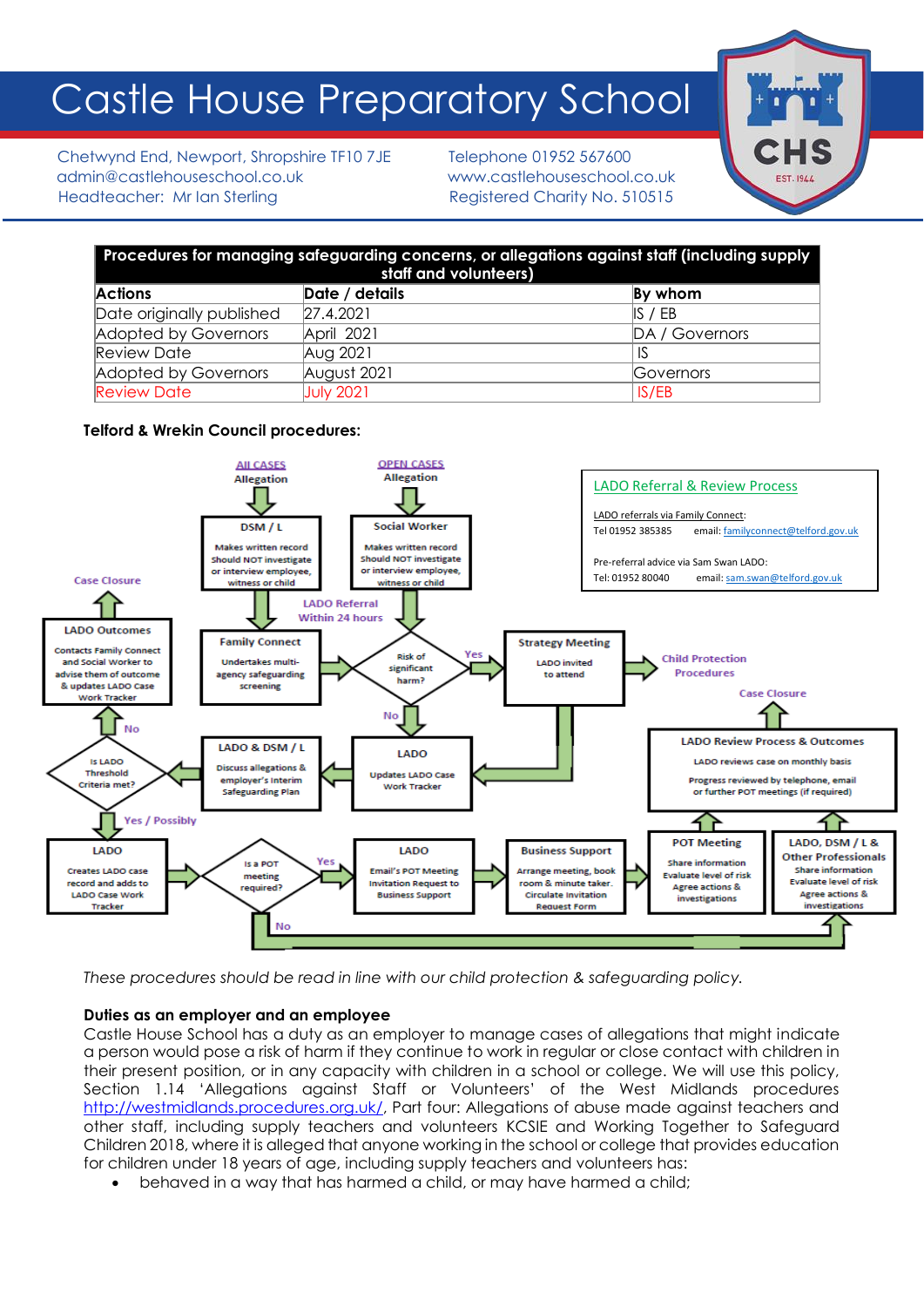- possibly committed a criminal offence against or related to a child;
- behaved towards a child or children in a way that indicates he or she may pose a risk of harm to children; or
- behaved or may have behaved in a way that indicates they may not be suitable to work with children.

If we receive allegations against a teacher who is no longer teaching then this will be referred to the police. Historical allegations of abuse should will also be referred to the police.

Castle House School has a duty of care to our employees. We provide effective support for anyone facing an allegation and provide them with a named contact if they are suspended. Where we are the employer of an individual we still have responsibility to ensure allegations are dealt with appropriately and we will liaise with relevant parties It is essential that we deal with any allegation of abuse made against a teacher or other member of staff or volunteer very quickly, in a fair and consistent way that provides effective protection for the child and, at the same time supports the person who is the subject of the allegation.

# **Supply teachers**

It may be necessary for Castle House to consider an allegation against an individual not directly employed by them, where its disciplinary procedures do not fully apply, for example, supply teachers provided by an employment agency or business (referred to as 'the agency').

Whilst Castle House is not the employer of supply teachers, we will ensure allegations are dealt with properly. In no circumstances will we decide to cease to use a supply teacher due to safeguarding concerns, without finding out the facts and liaising with the local authority designated officer (LADO) to determine a suitable outcome. The governing body/proprietors will discuss with the agency whether it is appropriate to suspend the supply teacher, or redeploy them to another part of the school, whilst they carry out their investigation.

Castle House expects agencies to be fully involved and co-operate in any enquiries from the LADO, police and/or children's social services. We will usually take the lead because agencies do not have direct access to children or other school staff, so they will not be able to collect the facts when an allegation is made, nor do they have all the relevant information required by the LADO as part of the referral process. Supply teachers, whilst not employed by the school, are under the supervision, direction and control of our governing body/proprietor when working in the school/college. We will advise them to contact their trade union representative if they have one, or a colleague for support. The LADO Position of Trust (POT) meeting which is often arranged by the LADO should address issues such as information sharing, to ensure that any previous concerns or allegations known to the agency are taken into account by us during the investigation.

When using an agency, Castle House will inform the agency of our process for managing allegations. This will include inviting the agency's human resource manager or equivalent to meetings and keeping them up to date with information about our policies.

## **Initial considerations**

Castle House School will apply the procedures for dealing with allegations with common sense and judgement. Many cases may well either not meet the criteria set out above, or may do so without warranting consideration of either a police investigation or enquiries by local authority children's social care services. In these cases, we will follow the local arrangements to resolve cases without delay.

Some rare allegations will be so serious they require immediate intervention by children's social care services and/or police. The designated officer(s) will be informed of all allegations that come to Castle House's attention and appear to meet the criteria so they can consult police and children's social care services as appropriate.

We will use the following definitions when determining the outcome of allegation investigations:

- **Substantiated:** there is sufficient evidence to prove the allegation;
- **Malicious:** there is sufficient evidence to disprove the allegation and there has been a deliberate act to deceive;
- **False:** there is sufficient evidence to disprove the allegation;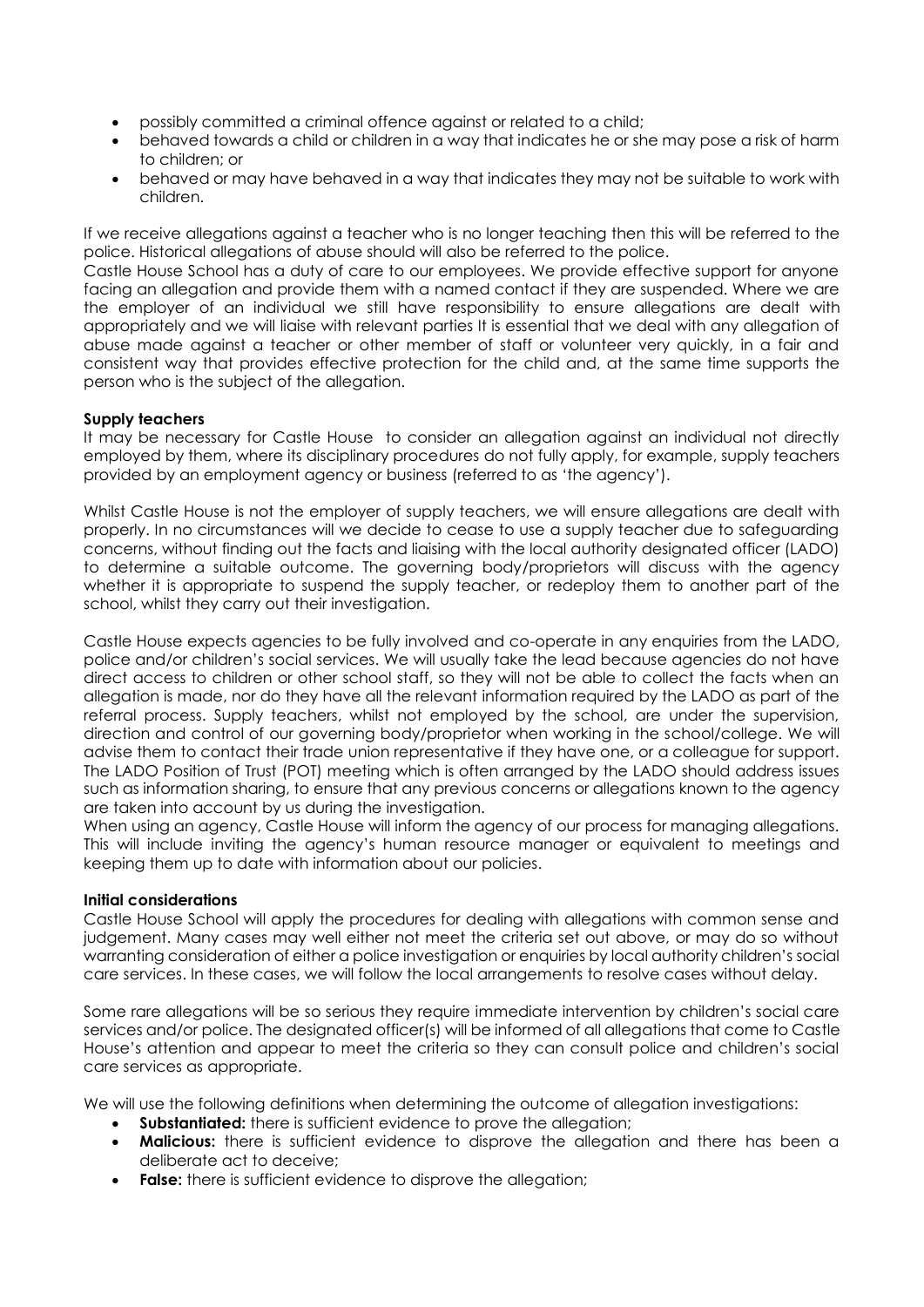- **Unsubstantiated:** there is insufficient evidence to either prove or disprove the allegation. The term, therefore, does not imply guilt or innocence;
- **Unfounded:** to reflect cases where there is no evidence or proper basis which supports the allegation being made.

The Headteacher/principal or (where the Headteacher/principal is the subject of an allegation) the chair of governors/the chair of the management committee/proprietor (the 'case manager'), will discuss the allegation immediately with the designated officer(s).

The initial sharing of information and evaluation may lead to a decision that no further action is to be taken in regard to the individual facing the allegation or concern, in which case this decision and a justification for it will be recorded by the case manager and should be recorded by the designated officer(s), and agreement reached on what information should be put in writing to the individual concerned and by whom. The case manager should then consider with the designated officer(s) what action should follow both in respect of the individual and those who made the initial allegation.

The case manager will inform the accused person about the allegation as soon as possible after consulting the designated officer(s). The case manager will provide them with as much information as possible at that time. However, where a strategy discussion is needed, or police or children's social care services need to be involved, the case manager will not do that until those agencies have been consulted, and have agreed what information can be disclosed to the accused. Castle House School will consider carefully whether the circumstances of a case warrant a person being suspended from contact with children at the Castle House or whether alternative arrangements can be put in place until the allegation or concern is resolved. All options to avoid suspension will be considered prior to taking that step.

If there is cause to suspect a child is suffering or is likely to suffer significant harm, the local authority can convene a strategy discussion.

Where it is clear that an investigation by the police or children's social care services is unnecessary, or the strategy discussion or initial evaluation decides that is the case, the designated officer(s) should discuss the next steps with the case manager. In those circumstances, the options open to Castle House depend on the nature and circumstances of the allegation and the evidence and information available. This will range from taking no further action to dismissal or a decision not to use the person's services in future. Suspension will not be our default position: an individual will only be suspended if there is no reasonable alternative.

In some cases, further enquiries will be needed to enable a decision about how to proceed. If so, the designated officer(s) should discuss with the case manager how and by whom the investigation will be undertaken. In straightforward cases, the investigation will normally be undertaken by a senior member of the school's/college's staff.

However, in other circumstances, such as lack of appropriate resource within the school/college, or the nature or complexity of the allegation, the allegation will require an independent investigator. Castle House will contact Telford & Wrekin Council to buy in the facility to provide an independent investigation of the allegations.

## **Supporting those involved**

Castle House School has a duty of care to our employees. We will act to manage and minimise the stress inherent in the allegations process. We understand support for the individual is vital to fulfilling this duty. Individuals will be informed of concerns or allegations as soon as possible and given an explanation of the likely course of action, unless there is an objection by the children's social care services or the police. The individual will be advised to contact their trade union representative, if they have one, or a colleague for support. They will also be given access to welfare counselling or medical advice.

The case manager will appoint a named representative to keep the person who is the subject of the allegation informed of the progress of the case and consider what other support is appropriate for the individual. As a maintained school, this will include support via the local authority occupational health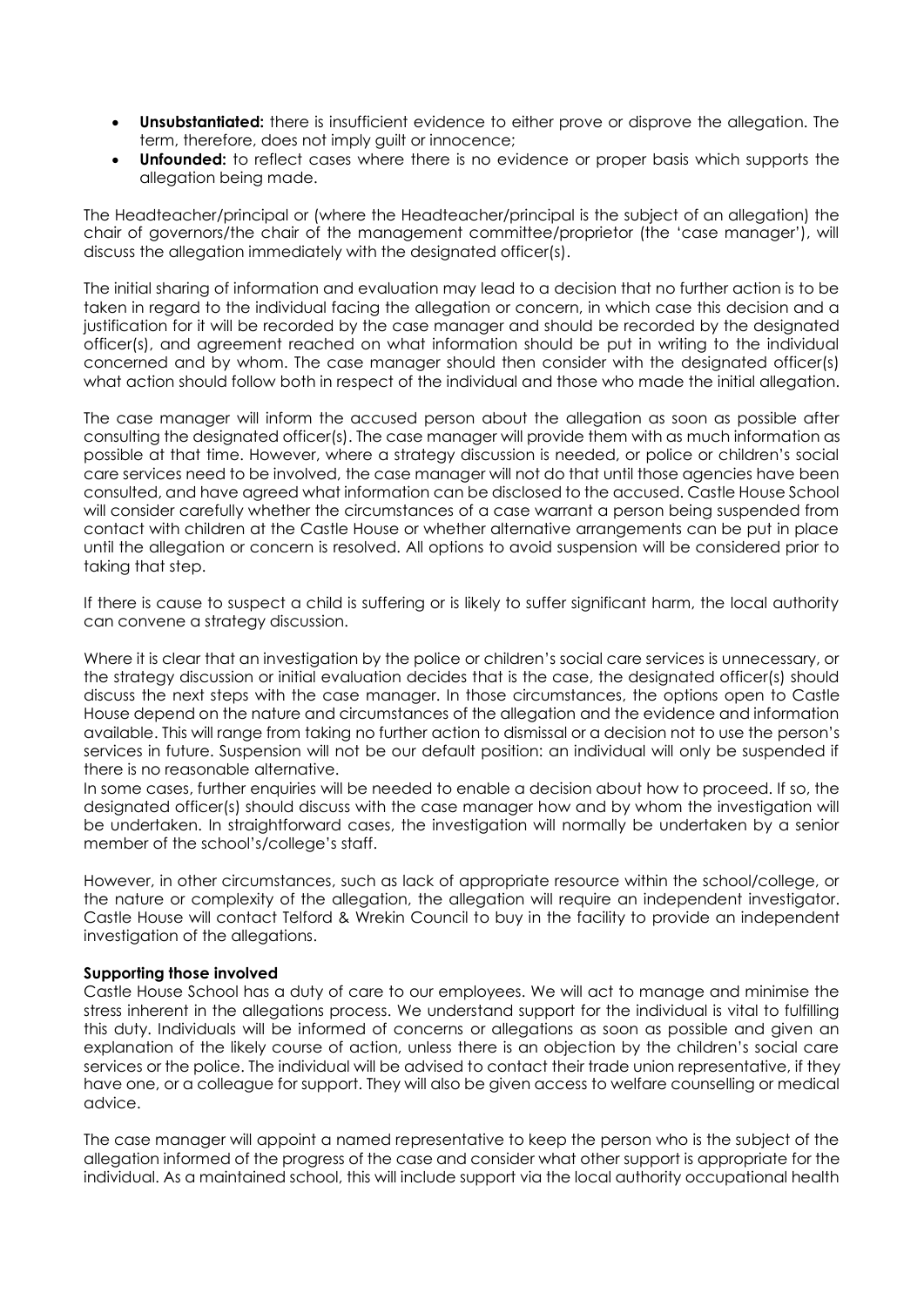and employee welfare arrangements. Castle House School will ensure particular care is taken when employees are suspended to ensure that they are kept informed of both the progress of their case and current work-related issues. We will not prevent social contact with colleagues and friends unless there is evidence to suggest that such contact is likely to be prejudicial to the gathering and presentation of evidence.

Parents or carers of the child or children involved will be told about the allegation as soon as possible if they do not already know of it. However, where a strategy discussion is required, or police or children's social care services need to be involved, the case manager will not do so until those agencies have been consulted and have agreed what information can be disclosed to the parents or carers. Parents or carers should will also be kept informed about the progress of the case, and told the outcome where there is not a criminal prosecution, including the outcome of any disciplinary process. The deliberations of a disciplinary hearing, and the information taken into account in reaching a decision, cannot normally be disclosed but the parents or carers of the child will be told the outcome in confidence.

Parents and carers will also be made aware of the requirement to maintain confidentiality about any allegations made against teachers whilst investigations are ongoing as set out in section 141F of the Education Act 2002 (see paragraphs 233-234). If parents or carers wish to apply to the court to have reporting restrictions removed, they will be told to seek legal advice.

## **Confidentiality**

Castle House School will make every effort to maintain confidentiality and guard against unwanted publicity while an allegation is being investigated or considered.

The case manager will take advice from the designated officer(s), police and children's social care services to agree the following:

- who needs to know and, importantly, exactly what information can be shared;
- how to manage speculation, leaks and gossip;
- what, if any, information can be reasonably given to the wider community to reduce speculation; and
- how to manage press interest if, and when, it should arise.

## **Managing the situation and exit arrangements**

## **Resignations and 'settlement agreements'**

If the accused person resigns, or ceases to provide their services, this will not prevent an allegation being followed up. A referral to the DBS will be made, if the relevant criteria are met. Castle House School will also consider whether a referral to the Secretary of State is appropriate. If the accused person resigns or their services cease to be used and the criteria are met, it will not be appropriate for us to reach a settlement/compromise agreement.

Castle House School understands it is important and will make every effort to ensure conclusion is reached in all cases of allegations bearing on the safety or welfare of children, including any in which the person concerned refuses to cooperate with the process. Wherever possible, the accused will be given a full opportunity to answer the allegation and make representations about it. But the process of recording the allegation and any supporting evidence, and reaching a judgement about whether it can be substantiated on the basis of all the information available, will continue even if that cannot be done or the accused does not cooperate. It may be difficult to reach a conclusion in these circumstances, and it may not be possible to apply any disciplinary sanctions if a person's period of notice expires before the process is complete, but we do understand it is important to reach and record a conclusion wherever possible.

'Settlement agreements' will not be used in cases of refusal to cooperate or resignation before the person's notice period expires.

## **Record keeping**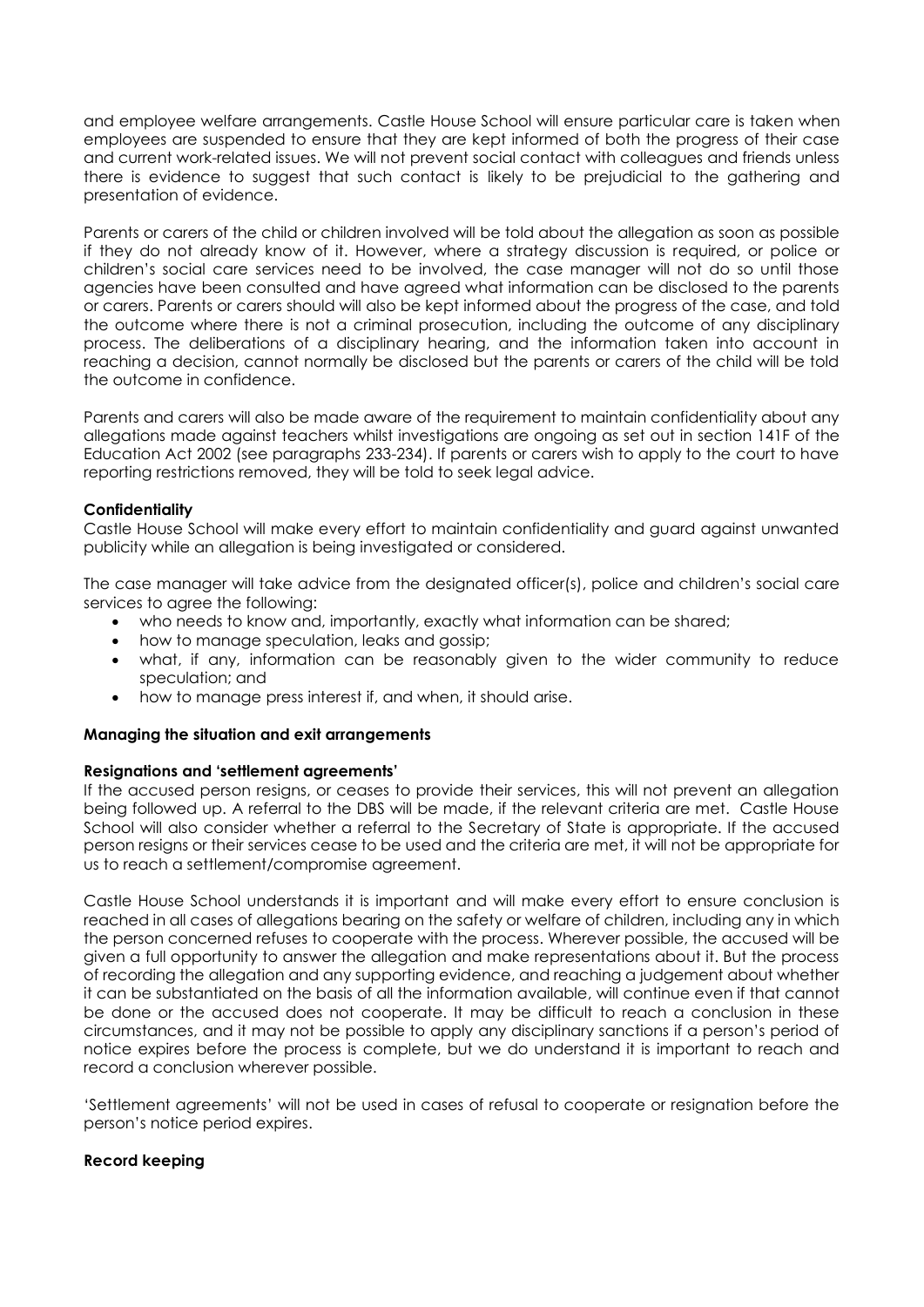Details of allegations that are found to have been malicious will be removed from personnel records. However, for all other allegations, a clear and comprehensive summary of the allegation, details of how the allegation was followed up and resolved, and a note of any action taken and decisions reached, will be kept on the confidential personnel file of the accused, and a copy provided to the person concerned.

The purpose of the record is to enable accurate information to be given in response to any future request for a reference, where appropriate. It will provide clarification in cases where future DBS checks reveal information from the police about an allegation that did not result in a criminal conviction and it will help to prevent unnecessary re-investigation if, as sometimes happens, an allegation re-surfaces after a period of time.

## **References**

Cases in which an allegation was proven to be false, unsubstantiated or malicious will not be included in employer references. A history of repeated concerns or allegations which have all been found to be false, unsubstantiated or malicious will also not be included in any reference.

#### **Timescales**

Castle House School believe it is in everyone's interest to resolve cases as quickly as possible and is consistent with a fair and thorough investigation.

The LADO should be contacted within 24 hours of when the Headteacher and Chair of Governors has been informed of the allegations.

Where a strategy meeting is held the LADO will attend where there is a possible LADO element in relation to allegations. Where a strategy meeting is held the Headteacher and/ or Chair of Governors should speak to the LADO prior to the strategy meeting, in order to gain the settings context of the member of staff i.e. history of their conduct, previous concerns etc as well as jointly agree a possible option for an interim safeguarding plan regarding the member of staff, pending the outcome of any investigations. The LADO will then inform the strategy meeting of this information, to assist them in the planning of any investigation which may be undertaken.

Where the initial consideration decides that the allegation does not involve a possible criminal offence Castle House School will deal with it, although if there are concerns about child protection, Castle House School will discuss them with the designated officer(s). In such cases, if the nature of the allegation does not require formal disciplinary action, Castle House School will instigate appropriate action within three working days. If a disciplinary hearing is required and can be held without further investigation, the hearing will be held within 15 working days.

#### **Suspension**

The possible risk of harm to children posed by an accused person will be evaluated and managed in respect of the child(ren) involved in the allegations. In some rare cases that will require the case manager to consider suspending the accused until the case is resolved. Suspension will not be an automatic response when an allegation is reported: all options to avoid suspension will be considered prior to taking that step. Where the case manager is concerned about the welfare of other children in the community or the teacher's family, those concerns will be reported to the designated officer(s), children's social care or the police as required.

Suspension will be considered only in a case where there is cause to suspect a child or other children at the school/college is/are at risk of harm or the case is so serious that it might be grounds for dismissal. In cases where Castle House School is made aware that the Secretary of State has made an interim prohibition order in respect of an individual who works at the school/college, immediate action will be taken to ensure the individual does not carry out work in contravention of the order.

The case manager will also consider whether the result that would be achieved by immediate suspension could be obtained by alternative arrangements. If the designated officer(s), police and children's social care services have no objections to the member of staff continuing to work during the investigation, the case manager will be as inventive as possible to avoid suspension. Based on